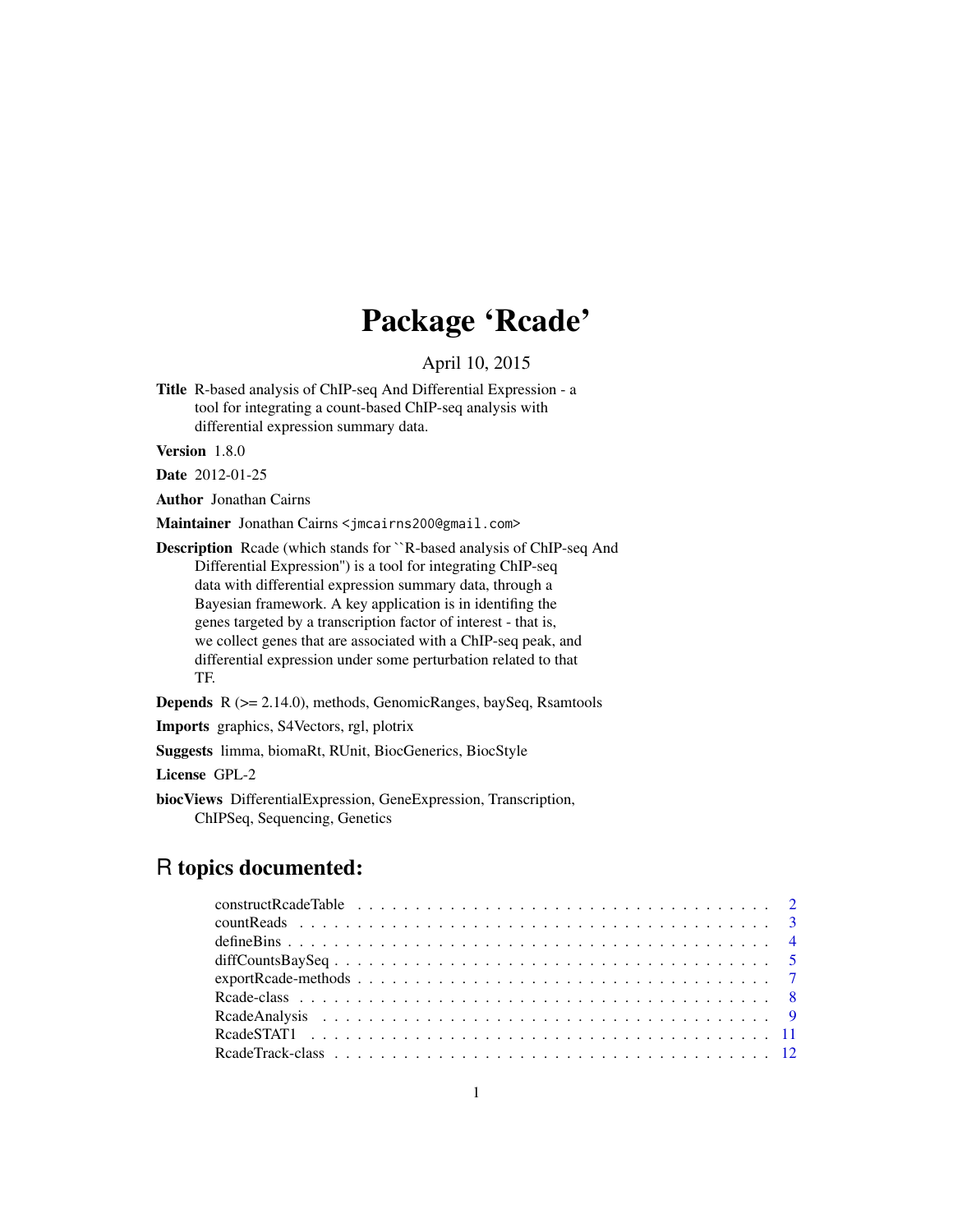#### <span id="page-1-0"></span>**Index** [13](#page-12-0)

constructRcadeTable *Construct Rcade Table*

## Description

Most Rcade users will not need to call this function directly. This function constructs a full Rcade table from ChIP and DE data.

## Usage

constructRcadeTable(DE, DElookup, chip, annoZone, annoZoneGeneidName, DE.prior=NULL, ChIP.prior=NULL,

## Arguments

| DE                 | data. frame - DE data (see details section, below)                                                                                                |  |  |  |
|--------------------|---------------------------------------------------------------------------------------------------------------------------------------------------|--|--|--|
| DElookup           | list - a lookup table specifing the columns of interest in the DE argument.<br>FIXME - list mandatory columns                                     |  |  |  |
| chip               | data. frame - ChIP information as  Columns correspond to samples, and rows<br>should correspond to bins defined by the annoZone arguments's rows. |  |  |  |
| annoZone           | GRanges - The genomic bins used in the ChIP-seq analysis. FIXME Metadata<br>must be present.                                                      |  |  |  |
| annoZoneGeneidName |                                                                                                                                                   |  |  |  |
|                    | character - The column in the metadata of annozone argument that contains<br>the geneIDs.                                                         |  |  |  |
| DE.prior           | As per RcadeAnalysis                                                                                                                              |  |  |  |
| ChIP.prior         | As per RcadeAnalysis                                                                                                                              |  |  |  |
| prior.mode         | As per RcadeAnalysis                                                                                                                              |  |  |  |
| prior              | As per RcadeAnalysis                                                                                                                              |  |  |  |
|                    |                                                                                                                                                   |  |  |  |

## Value

data.frame

## Author(s)

Jonathan Cairns

#### See Also

[RcadeAnalysis](#page-8-1)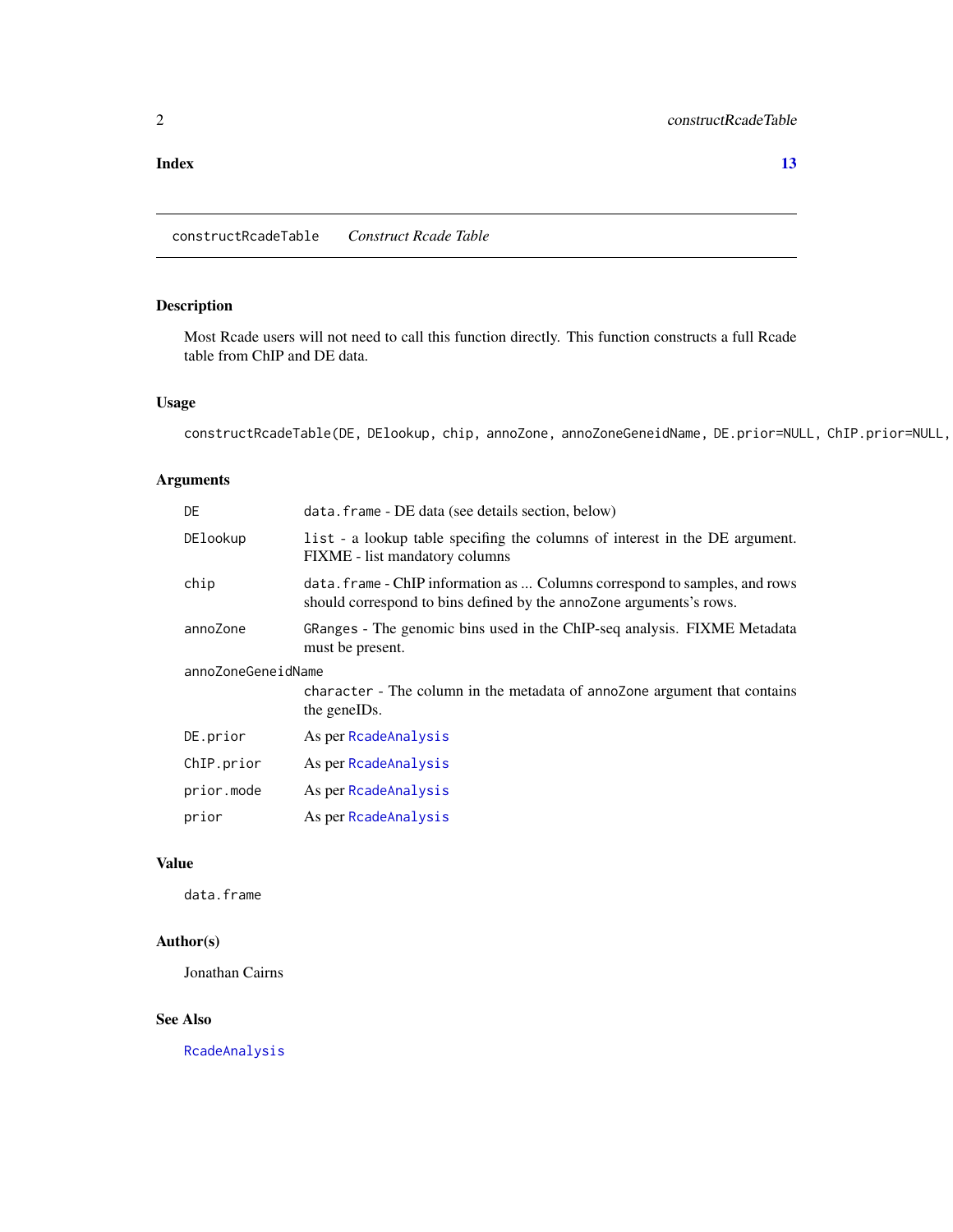#### <span id="page-2-0"></span>countReads 3

#### Examples

```
data(RcadeSTAT1)
dir <- file.path(system.file("extdata", package="Rcade"), "STAT1")
DE <- getDE(RcadeSTAT1)
DElookup <- list(GeneID="ENSG", logFC="logFC", B="B",
"Genes.Location", "Symbol")
chip <- getChIP(RcadeSTAT1)
annoZone <- getChIP(RcadeSTAT1, what="annoZones")
```
x <- constructRcadeTable(DE, DElookup, chip, annoZone, annoZoneGeneidName="ENSG", prior.mode="assumeIndependent")

```
countReads Count Reads
```
#### Description

Most Rcade users will not need to call this function directly. Given targets information linking to bam files, count the reads that lie in defined bins.

#### Usage

```
countReads(annoZone, targets, fileDir=NULL, dontCheckTargets=FALSE)
```
## Arguments

| annoZone         | GRanges - The bins to be used when counting reads.                             |
|------------------|--------------------------------------------------------------------------------|
| targets          | data. frame - Targets file (see vignette)                                      |
| fileDir          | character - The directory in which the raw ChIP-seq data files are kept.       |
| dontCheckTargets |                                                                                |
|                  | logical - If TRUE, the targets file is not checked for consistency/appropriate |
|                  | field names. This should not be changed for Rcade purposes, but may be useful  |
|                  | if you wish to obtain bin counts for some other purpose. Make sure relevant    |
|                  | column names are lower case. Use at your own risk!                             |

## Value

Matrix of read counts, with columns corresponding to samples and rows corresponding to bins.

#### Author(s)

Jonathan Cairns

#### See Also

[RcadeAnalysis](#page-8-1)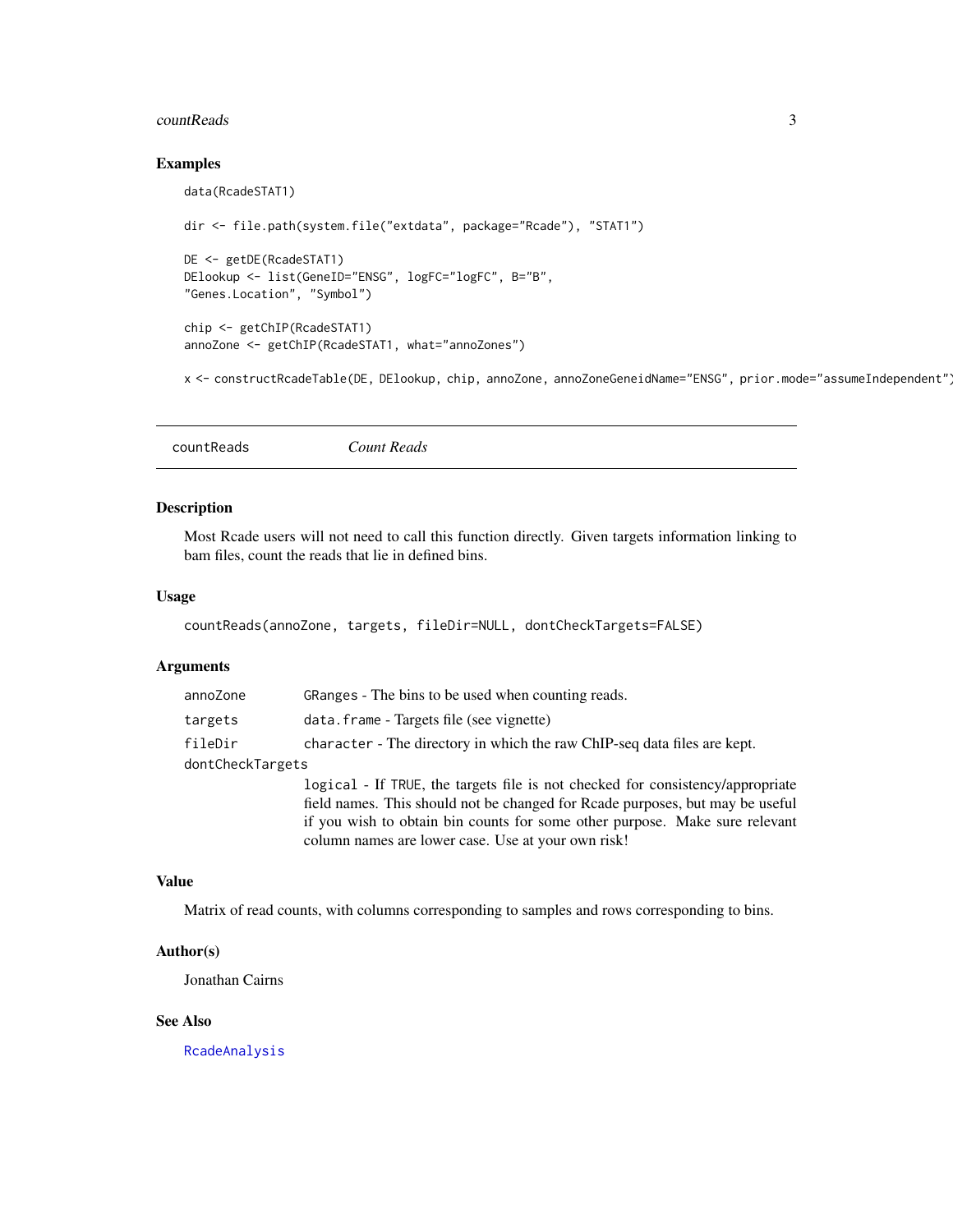#### Examples

```
dir <- file.path(system.file("extdata", package="Rcade"), "STAT1")
targets <- read.csv(file.path(dir, "targets.csv"), as.is = TRUE)
anno <- read.csv(file.path(dir, "anno.csv"))
anno <- anno[order(anno$chromosome_name),]
colnames(anno) <- c("ENSG","chr","start","end","str")
ChIPannoZones <- defineBins(anno, zone=c(-1500, 1500), geneID="ENSG")
x <- countReads(ChIPannoZones, targets, fileDir = dir)
```
defineBins *Define Bins*

## Description

Defines bins about the 5' end of certain features of interest - these features are usually transcripts.

#### Usage

defineBins(anno, zone, geneID="ensembl\_gene\_id", removeDuplicates=TRUE)

#### Arguments

| anno             | data. frame (or, an object that can be coerced to a data. frame, such as a GRanges)<br>- Annotation information, corresponding to features of interest (usually tran-<br>scripts). Only the 5' end of each object is used.                                      |
|------------------|-----------------------------------------------------------------------------------------------------------------------------------------------------------------------------------------------------------------------------------------------------------------|
|                  | Reade expects the following column names: chr, start, end, str. These<br>correspond to chromosome name, start co-ordinate, end co-ordinate and strand.<br>Additionally, there must be another column specifying a gene ID, specified by<br>the geneID argument. |
| zone             | integer-must be a length 2 vector of form c (relative.start, relative.end).<br>For example, zone = $c(-10, 100)$ will produce bins that start 10bp 5' of each<br>transcript's TSS and end 100bp 3' of it.                                                       |
| geneID           | character or integer - The column in anno that contains a geneID (or some<br>other feature ID).                                                                                                                                                                 |
| removeDuplicates |                                                                                                                                                                                                                                                                 |
|                  | logical - If TRUE, then any rows that share the same geneID and genomic lo-<br>cation as another row will be removed (even if any of the other columns are<br>different).                                                                                       |

#### Details

The defineBins function is useful when ChIP-seq bins are defined about ... . In particular, biomaRt data can be fed into this function directly. FIXME See vignette.

<span id="page-3-0"></span>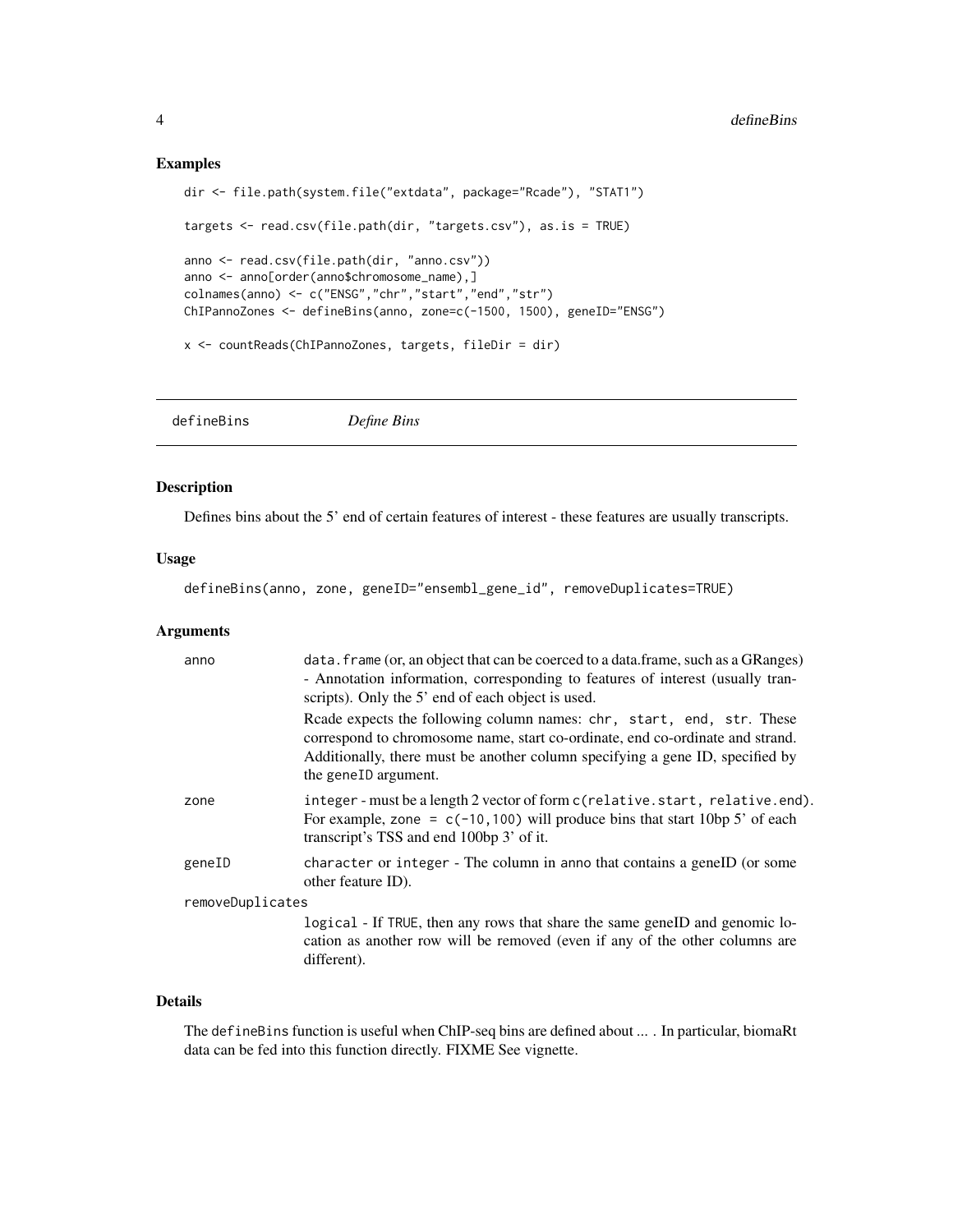## <span id="page-4-0"></span>diffCountsBaySeq 5

## Value

A [GRanges](#page-0-0) object, corresponding to genomic bins. This output can be used as the ChIPannoZones argument in [RcadeAnalysis](#page-8-1).

#### Author(s)

Jonathan Cairns

## See Also

[RcadeAnalysis](#page-8-1)

## Examples

```
## Not run: ##acquire annotation from biomaRt
library(biomaRt)
anno <- getBM(
attributes= c("ensembl_gene_id", "chromosome_name",
"transcript_start", "transcript_end", "strand"),
mart= useDataset("hsapiens_gene_ensembl", useMart("ensembl"))
)
## End(Not run)
#define bins about the annotation
anno <- anno[order(anno$chromosome_name),]
colnames(anno) <- c("ENSG","chr","start","end","str")
ChIPannoZones <- defineBins(anno, c(-1500, 1500), geneID = "ENSG")
```
diffCountsBaySeq *Differential Counts wrapper - BaySeq*

## Description

Most Rcade users will not need to call this function directly. A function that provides a wrapper for the methods in the BaySeq package.

#### Usage

diffCountsBaySeq(counts, targets, annoZones, cl = NULL, getLibsizesArgs = list(estimationType = "quant: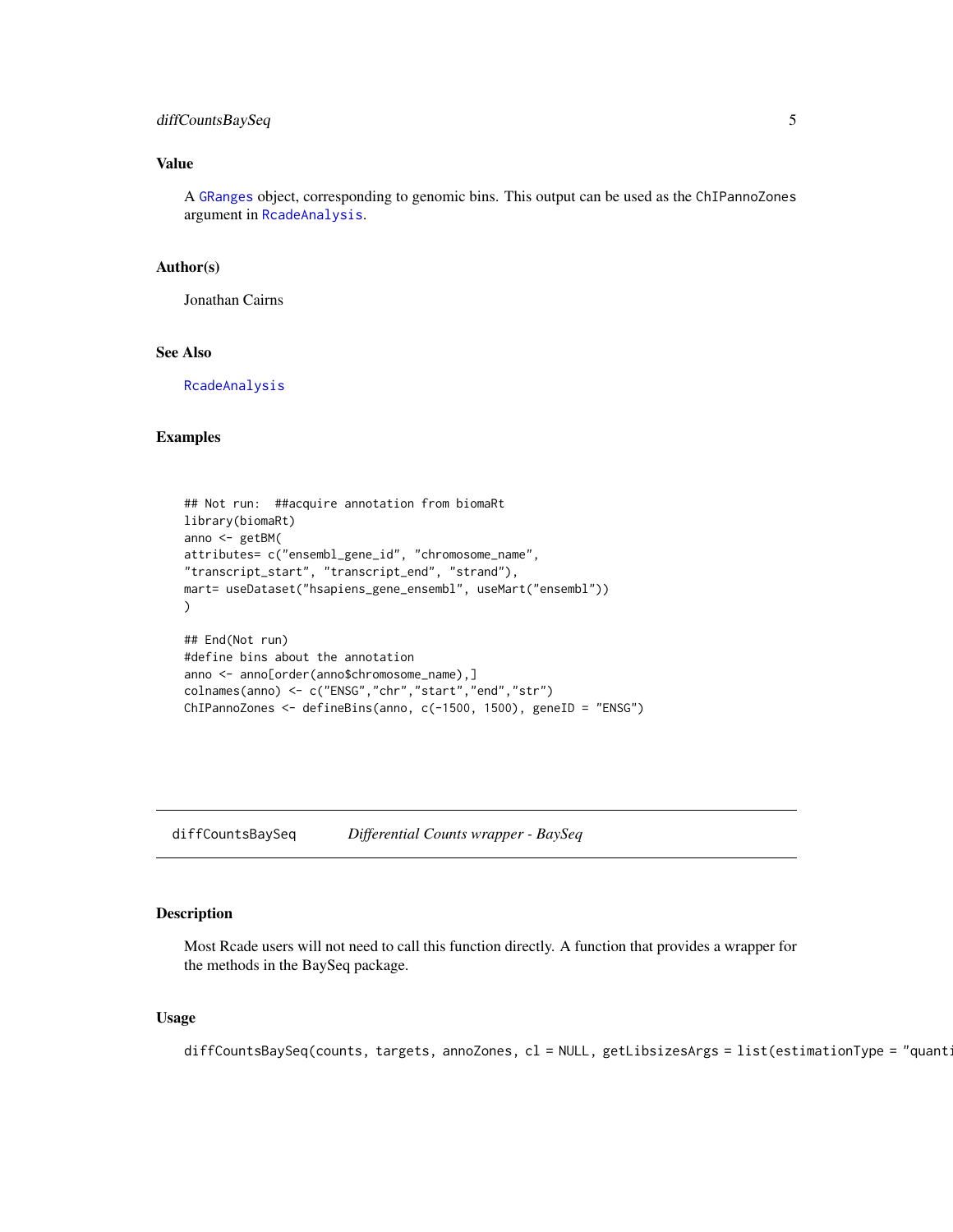## Arguments

| counts                | Counts from countReads                                                                                                                                 |  |  |  |  |
|-----------------------|--------------------------------------------------------------------------------------------------------------------------------------------------------|--|--|--|--|
| targets               | Data. frame - Information about the ChIP data files. Mandatory column names<br>are: "fileid", "sampleid", "factor", "filepath".                        |  |  |  |  |
| annoZones             | GRanges specifying the bins of interest, with a column in the metadata for the<br>geneID.                                                              |  |  |  |  |
| cl                    | cluster from makeCluster in the parallel package.                                                                                                      |  |  |  |  |
| getLibsizesArgs       |                                                                                                                                                        |  |  |  |  |
|                       | List - Arguments to be passed to the getLibsizes function. If a libsizes col-<br>umn is present in the targets file, then these arguments are ignored. |  |  |  |  |
|                       | getLibsizesArgs\$cD is always ignored.                                                                                                                 |  |  |  |  |
|                       | See getLibsizes for a list of arguments.                                                                                                               |  |  |  |  |
| getPriors.NBArgs      |                                                                                                                                                        |  |  |  |  |
|                       | See getPriors for a list of arguments.                                                                                                                 |  |  |  |  |
|                       | getPriors. NBArgs\$cD and getPriors. NBArgs\$c1 are always ignored.                                                                                    |  |  |  |  |
| getLikelihoods.NBArgs |                                                                                                                                                        |  |  |  |  |
|                       | See getLikelihoods for a list of arguments.                                                                                                            |  |  |  |  |
|                       | getLikelihoods. NBArgs\$cD and getLikelihoods. NBArgs\$cl are always ig-<br>nored.                                                                     |  |  |  |  |
| libsizes              | Library sizes FIXME                                                                                                                                    |  |  |  |  |

#### Value

data. frame containing differential count information.

## Author(s)

Jonathan Cairns

### References

Hardcastle, T. J., & Kelly, K. A. (2010). baySeq: Empirical Bayesian methods for identifying differential expression in sequence count data. BMC Bioinformatics, 11, 422.

## See Also

[RcadeAnalysis](#page-8-1)

## Examples

```
dir <- file.path(system.file("extdata", package="Rcade"), "STAT1")
targets <- read.csv(file.path(dir, "targets.csv"), as.is = TRUE)
anno <- read.csv(file.path(dir, "anno.csv"))
anno <- anno[order(anno$chromosome_name),]
colnames(anno) <- c("ENSG","chr","start","end","str")
```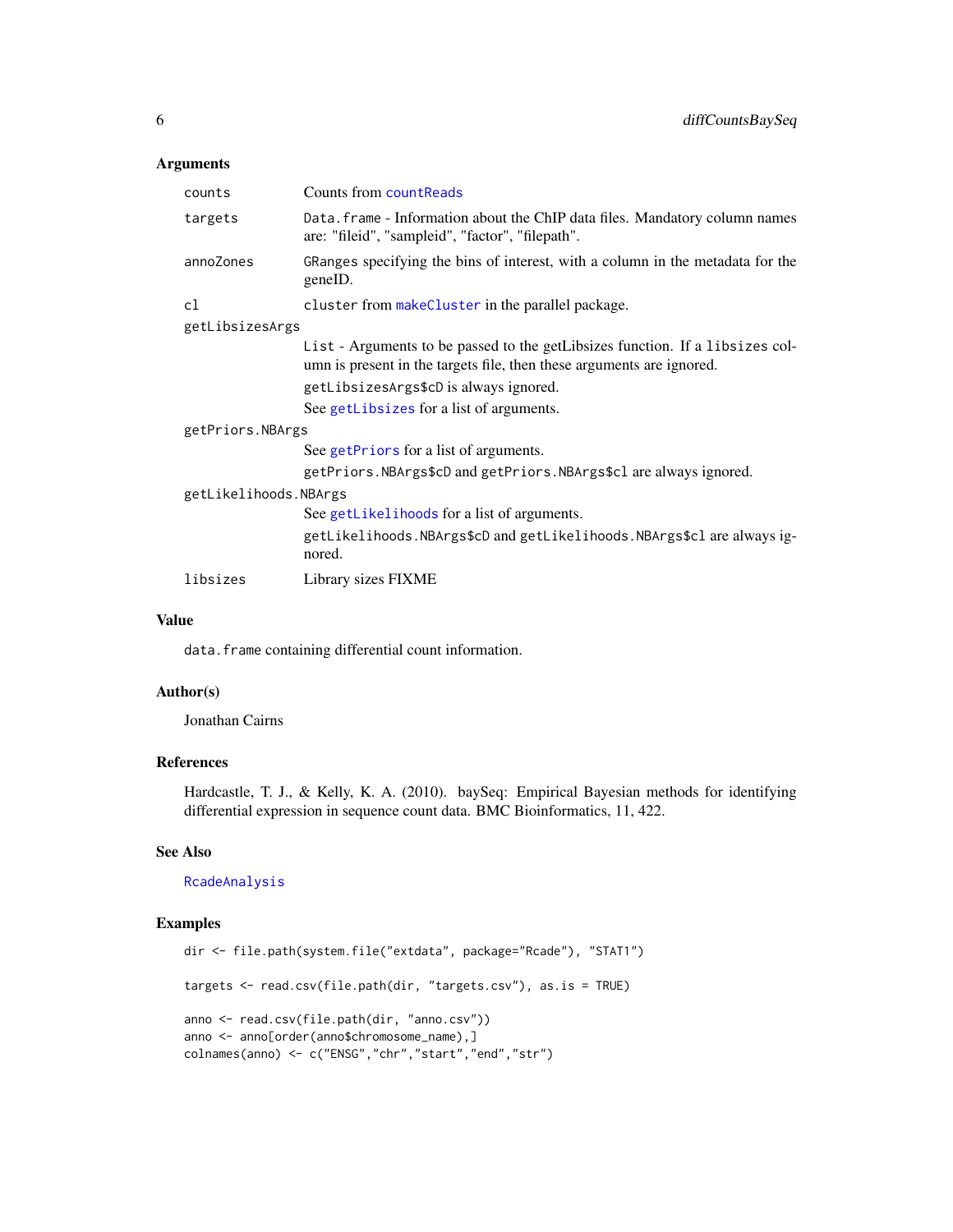```
ChIPannoZones <- defineBins(anno, zone=c(-1500, 1500), geneID="ENSG")
counts <- countReads(ChIPannoZones, targets, fileDir = dir)
x <- diffCountsBaySeq(counts, targets, ChIPannoZones)
```
exportRcade-methods *exportRcade and ...*

## Description

Methods for exporting Rcade objects, either to disk or in R.

value is retained.)

## Usage

```
exportRcade(x, directory="RcadeOutput", cutoffMode="top", cutoffArg = 1000, justGeneID=FALSE, removeDu
```
## Arguments

| X                | An Reade object.                                                                                  |
|------------------|---------------------------------------------------------------------------------------------------|
| directory        | character - The directory to export output to.                                                    |
| cutoffMode       | character - The method to cut off each list (see Details). Must be "all", "top",<br>"B" or "FDR". |
| cutoffArg        | numeric - What cutoff to use (see Details).                                                       |
| justGeneID       | logical - if TRUE, export only the genelD column. If FALSE, export all columns.                   |
| removeDuplicates |                                                                                                   |
|                  | character - Should we remove duplicate GeneIDs and, if so, should we do this                      |
|                  | before or after applying the cutoff? Must be "before Cutoff", "after Cutoff" or                   |
|                  | "none". (If removing duplicates then, for each list, the entry with the highest B                 |

## Details

This function exports Rcade output to disk - specifically, it creates the following files:

| File:          | ChIP:                            | DE                      |
|----------------|----------------------------------|-------------------------|
| ChIP.csv       | Present (needs $log ratio > 0$ ) | Ignored                 |
| ChIPonly.csv   | Present (needs $log ratio > 0$ ) | Absent                  |
| DEandChIP.csv  | Present (needs $log ratio > 0$ ) | Present                 |
| DownChIP.csv   | Present (needs $log ratio > 0$ ) | Present ( $logFC < 0$ ) |
| Down.csv       | Ignored                          | Present ( $logFC < 0$ ) |
| DownNoChIP.csv | Absent                           | Present ( $logFC < 0$ ) |
| Nothing.csv    | Absent                           | Absent                  |
| UpChIP.csv     | Present (needs $log ratio > 0$ ) | Present ( $logFC > 0$ ) |
| Up.csv         | Ignored                          | Present ( $logFC > 0$ ) |
| UpNoChIP.csv   | Absent                           | Present ( $logFC > 0$ ) |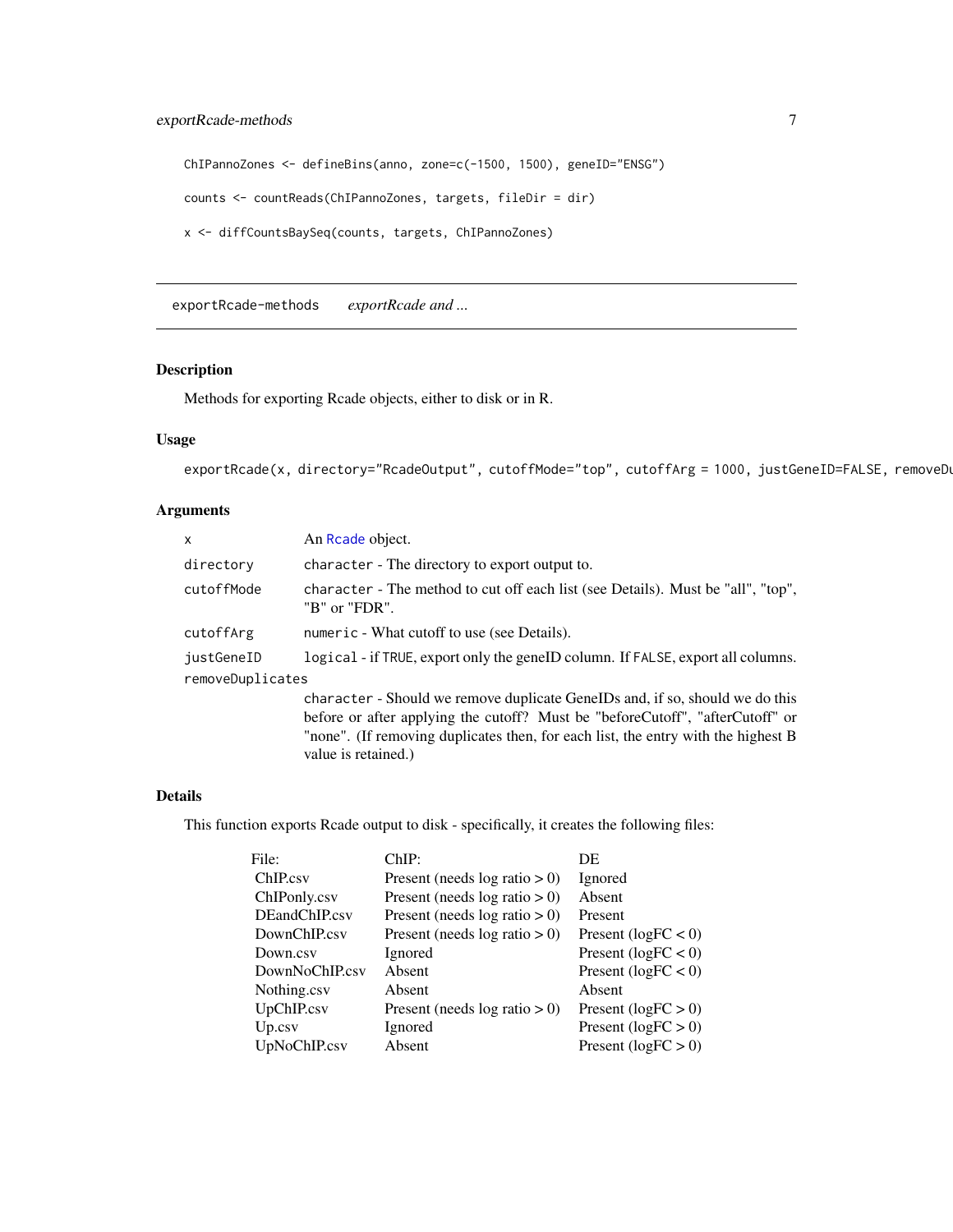<span id="page-7-0"></span>Each file contains genes appropriate to its hypothesis, sorted by descending B value (i.e. ranked from most interesting to least interesting). For example, if you wanted the genes that display DE (either up or down) and also have ChIP signal present, you would look at the top rows of DEand-ChIP.csv. For genes that have a ChIP signal but explicitly show no DE, use ChIPonly.csv.

A cutoff is applied to each list, according to the value of cutoffMode, referring to cutoffArg if necessary:

cutoffMode = "all" cutoff ignored, all results written to disk.

cutoffMode = "top" Take the top N genes, where N is specified by cutoffArg.

cutoffMode =  $"B"$  Take all genes with that satisfy  $B >$  cutoffArg, where B is the log-odds.

cutoffMode = "FDR" The expected false positive rate, FPR, and the expected false negative rate, FNR, are calculated using B values.

The cutoff chosen is the one that maximizes the value of FPR  $+$  cutoff Arg \* FNR.

#### Usage

exportRcade(x, directory="RcadeOutput", cutoffMode="top", cutoff = 100, justGeneID=FALSE, removeDupli

#### Examples

```
data(RcadeSTAT1)
## Not run: exportRcade(RcadeSTAT1)
```
<span id="page-7-1"></span>Rcade-class *Rcade Class*

#### **Description**

The main class in Rcade. This class contains data pertaining to any relevant DE experiments, ChIPseq experiments, and Rcade output from linking the previous two.

Objects of this class are typically created with the [RcadeAnalysis](#page-8-1) function.

#### Plotting methods

plotPCA(x, ...): Perform PCA analysis on the ChIP-seq data and plot the results.

plotMM(x, DE.abs=FALSE, ...): Plot ChIP log-ratios against DE log-ratios. If DE.abs=TRUE, then absolute values of DE log-ratios are plotted. ... arguments are passed to [plot](#page-0-0).

plotBB(x, ...): Plot ChIP log-odds against DE log-odds. ... arguments are passed to [plot](#page-0-0).

plotBBB $(x, \ldots)$ : (NB: Requires the CRAN package rgl.) 3D plot comparing log-odds values for ChIP, DE and combined ChIP & DE. ... arguments are passed to [plot](#page-0-0).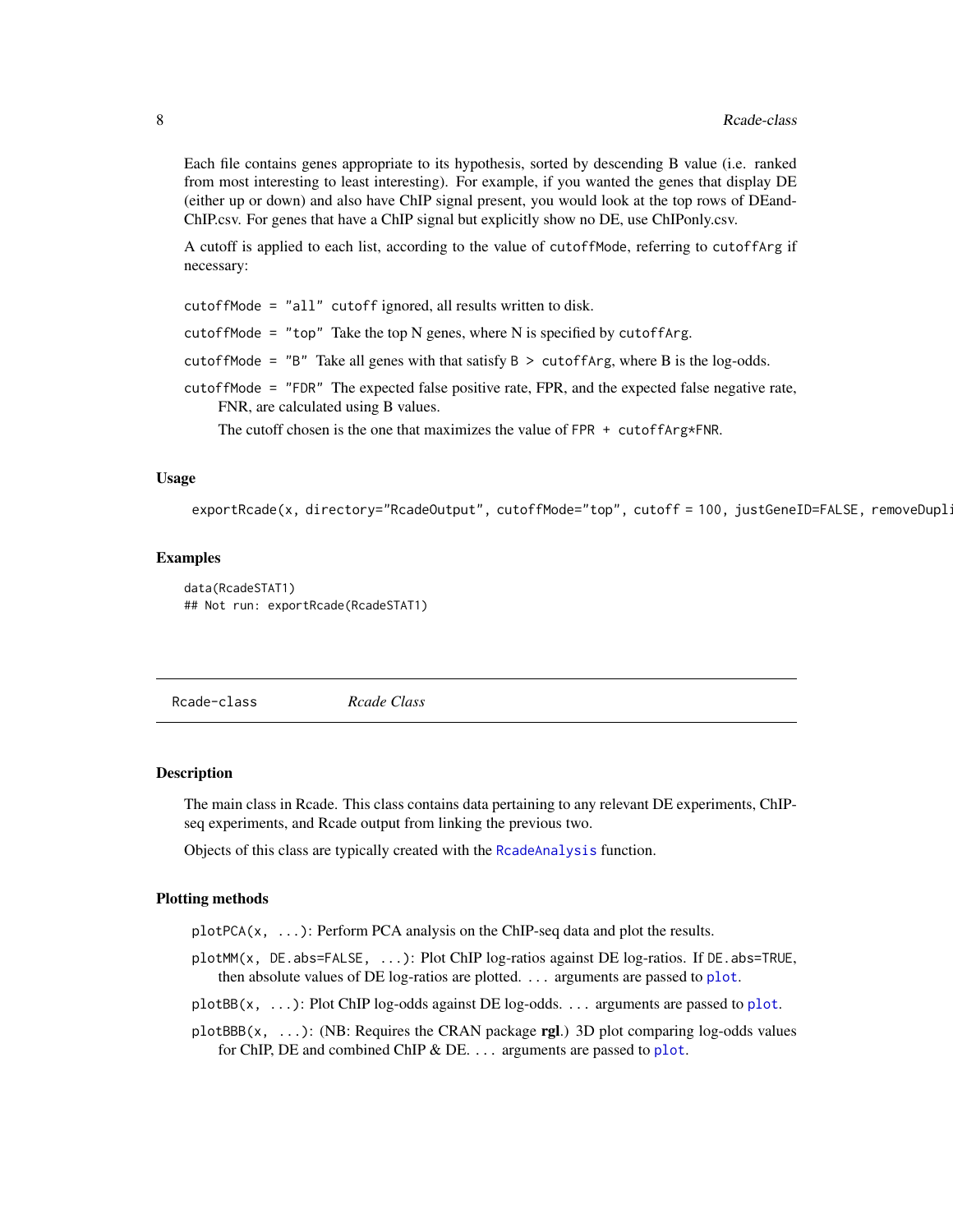## <span id="page-8-0"></span>RcadeAnalysis 9

#### **Accessors**

- getDE(x, what="summary"): Get DE information. what can be: "summary" for the DE analysis, "prior" for the prior probability/probabilities of DE presence.
- getChIP(x, what="summary"): Get ChIP analysis information. what can be: "summary" for the analysis, "counts" for the raw counts, "annoZones" for the bins used in the analysis, "prior" for the prior probability/probabilities of ChIP signal presence, or "targets" for the targets file.

getRcade(x): Get the Rcade table - i.e. combined DE/ChIP information.

#### Author(s)

Jonathan Cairns

### References

NA

## See Also

[RcadeAnalysis](#page-8-1)

#### Examples

data(RcadeSTAT1) RcadeSTAT1

```
x <- getChIP(RcadeSTAT1)
y <- getDE(RcadeSTAT1)
z <- getRcade(RcadeSTAT1)
```
plotMM(RcadeSTAT1) plotPCA(RcadeSTAT1) library(rgl) ##required for plotBBB plotBBB(RcadeSTAT1)

<span id="page-8-1"></span>RcadeAnalysis *Rcade Analysis*

#### Description

The main function in Rcade - reads in DE information, processes ChIP data from raw .bam files, and then combines the two to form an Rcade object.

#### Usage

RcadeAnalysis(DE, ChIPannoZones, annoZoneGeneidName, ChIPtargets, ChIPfileDir, cl, DElookup, DE.prior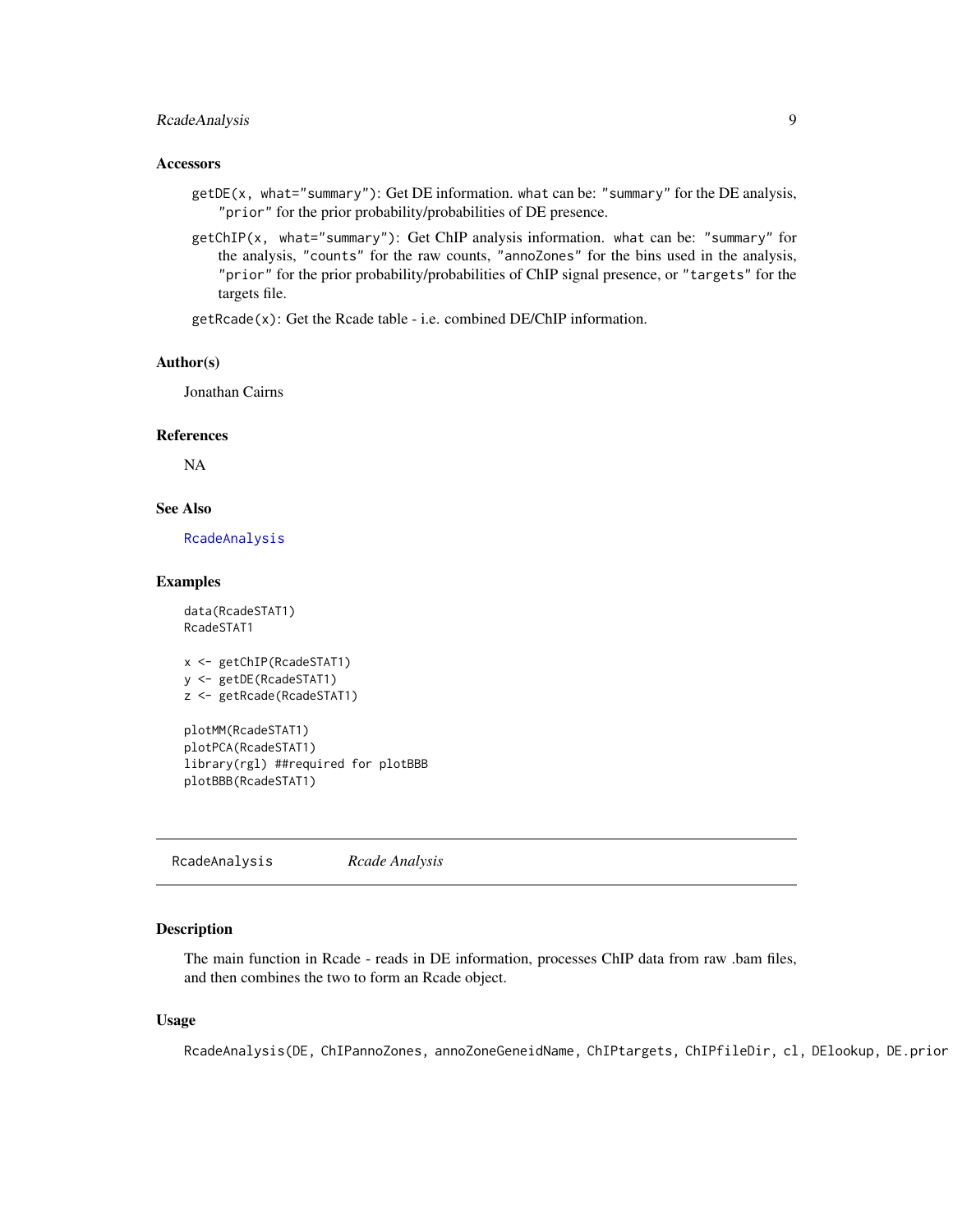## Arguments

| DE                 | Data.frame - DE summary information for genes of interest. For example,<br>output from limma. EITHER DE must have column names "geneID", "logfc"<br>and "B" (case insensitive) OR you should specify DElookup.                                                   |
|--------------------|------------------------------------------------------------------------------------------------------------------------------------------------------------------------------------------------------------------------------------------------------------------|
| ChIPannoZones      | GRanges specifying the bins of interest, with a column in the metadata for the<br>geneID.                                                                                                                                                                        |
| annoZoneGeneidName |                                                                                                                                                                                                                                                                  |
|                    | character - the name of the column in ChIPannoZones's metadata correspond-<br>ing to geneID.                                                                                                                                                                     |
| ChIPtargets        | Data.frame - Information about the ChIP data files. Mandatory column names<br>are: "fileid", "sampleid", "factor", "filepath".                                                                                                                                   |
| ChIPfileDir        | character - Directory, within which "filepath" of ChIPtargets is evaluated.                                                                                                                                                                                      |
| cl                 | A cluster from makeCluster in the parallel package.                                                                                                                                                                                                              |
| DElookup           | $list$ - lookup table of form $list(Rcadefield = DEcolumn1, Readefield2 = DEcolumn2, )$ .<br>If you don't specify this argument, then Rcade will try to find the mandatory<br>fields automatically but will not keep any of the other information in its output. |
| DE.prior           | numeric - The prior probability of DE for each GeneID. Either a scalar, or a<br>vector where the Nth element corresponds to the Nth row of the DE argument.<br>Ignored if $prior$ . mode = "assumeIndependent".                                                  |
|                    | For example, if using DE analysis from the limma package (default settings),<br>then set $DE. prior = 0.01$ .                                                                                                                                                    |
| prior.mode         | The method used to create prior probabilities in the Rcade table. Current options<br>are:                                                                                                                                                                        |
|                    | assumeIndependent: Under the prior, ChIP counts and DE log ratios are as-<br>sumed independent; that is, the prior is of form $P(D,C)=P(D)P(C)$ . No need<br>to specify the prior argument.                                                                      |
|                    | keepChIP: The prior is factorized as form $P(D,C)=P(D C)P(C)$ . $P(C)$ is taken<br>from the differential count algorithm used. User must specify the prior<br>argument as $c(P(D C), P(D not C)).$                                                               |
| prior              | See prior.mode.                                                                                                                                                                                                                                                  |
| $\cdots$           | Additional arguments.                                                                                                                                                                                                                                            |

#### Details

This is the main analysis function in Rcade. The user should specify information relating to the DE and ChIP data for the experiment in question. Rcade will process these data and rank genes by the combined DE and ChIP strength.

## Value

An Rcade object.

## Author(s)

Jonathan Cairns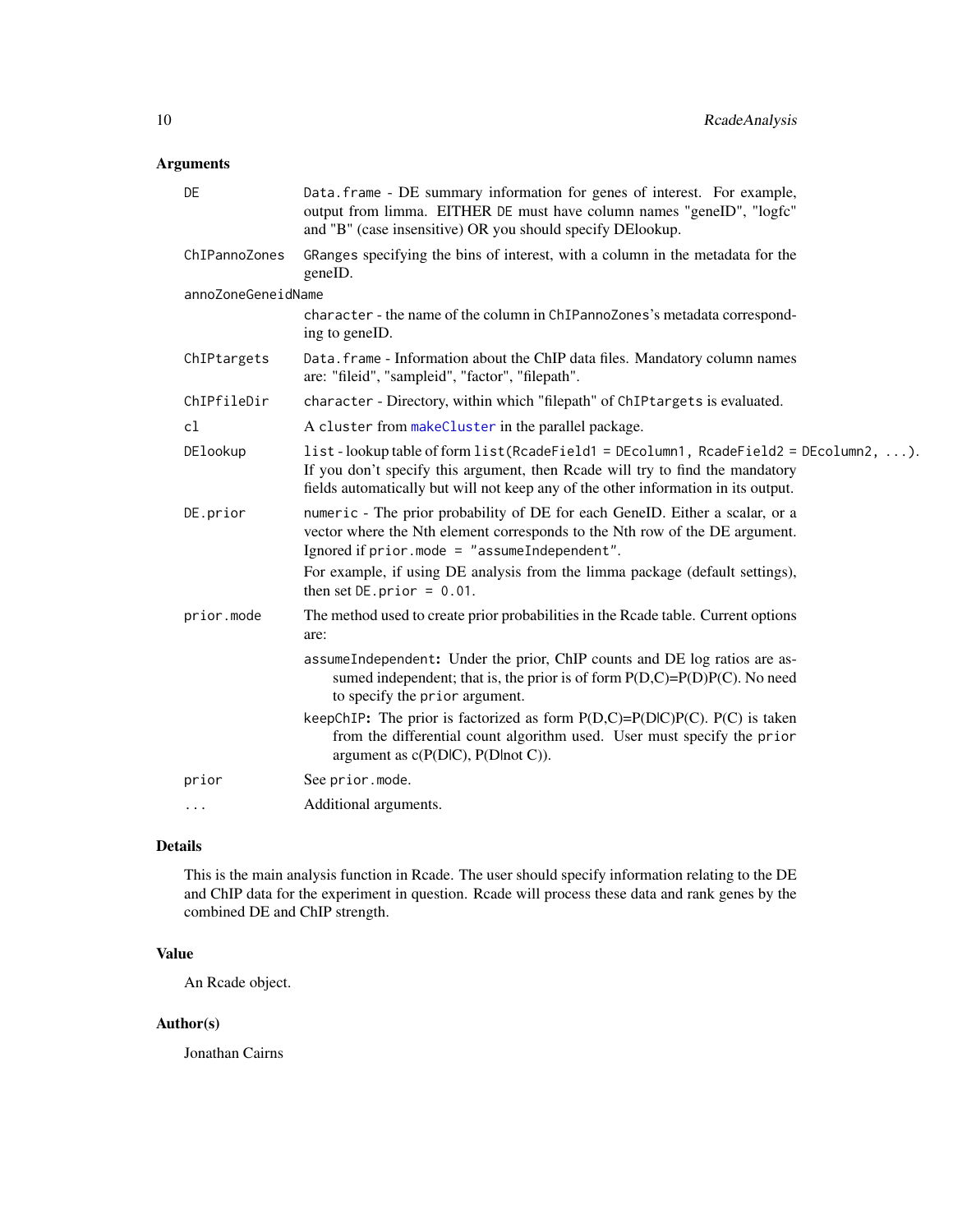#### <span id="page-10-0"></span>RcadeSTAT1 11

## See Also

[RcadeAnalysis](#page-8-1)

#### Examples

```
dir <- file.path(system.file("extdata", package="Rcade"), "STAT1")
DE <- read.csv(file.path(dir, "DE.csv"))
DElookup <- list(GeneID="ENSG", logFC="logFC", B="B",
"Genes.Location", "Symbol")
targets <- read.csv(file.path(dir, "targets.csv"), as.is = TRUE)
anno <- read.csv(file.path(dir, "anno.csv"))
anno <- anno[order(anno$chromosome_name),]
colnames(anno) <- c("ENSG","chr","start","end","str")
ChIPannoZones <- defineBins(anno, zone=c(-1500, 1500), geneID="ENSG")
```
Rcade <- RcadeAnalysis(DE, ChIPannoZones, annoZoneGeneidName="ENSG", ChIPtargets=targets, ChIPfileDir = dir, DElookup=DElookup)

RcadeSTAT1 *Rcade object - STAT1 data*

#### Description

The Rcade object generated in the vignette, vignette("Rcade").

#### Usage

data(RcadeSTAT1)

#### Format

Object of Rcade class.

#### Source

Differential Expression data from Array Express, http://www.ebi.ac.uk/arrayexpress, under accession number E-GEOD-11299.

STAT1 ChIP-seq data from the Snyder lab, as part of the ENCODE consortium\ Input DCC accession numbers: wgEncodeEH000611 and wgEncodeEH000612\ ChIP DCC accession number: wgEncodeEH000614

#### Examples

```
data(RcadeSTAT1)
RcadeSTAT1
## maybe str(RcadeSTAT1) ; plot(RcadeSTAT1) ...
```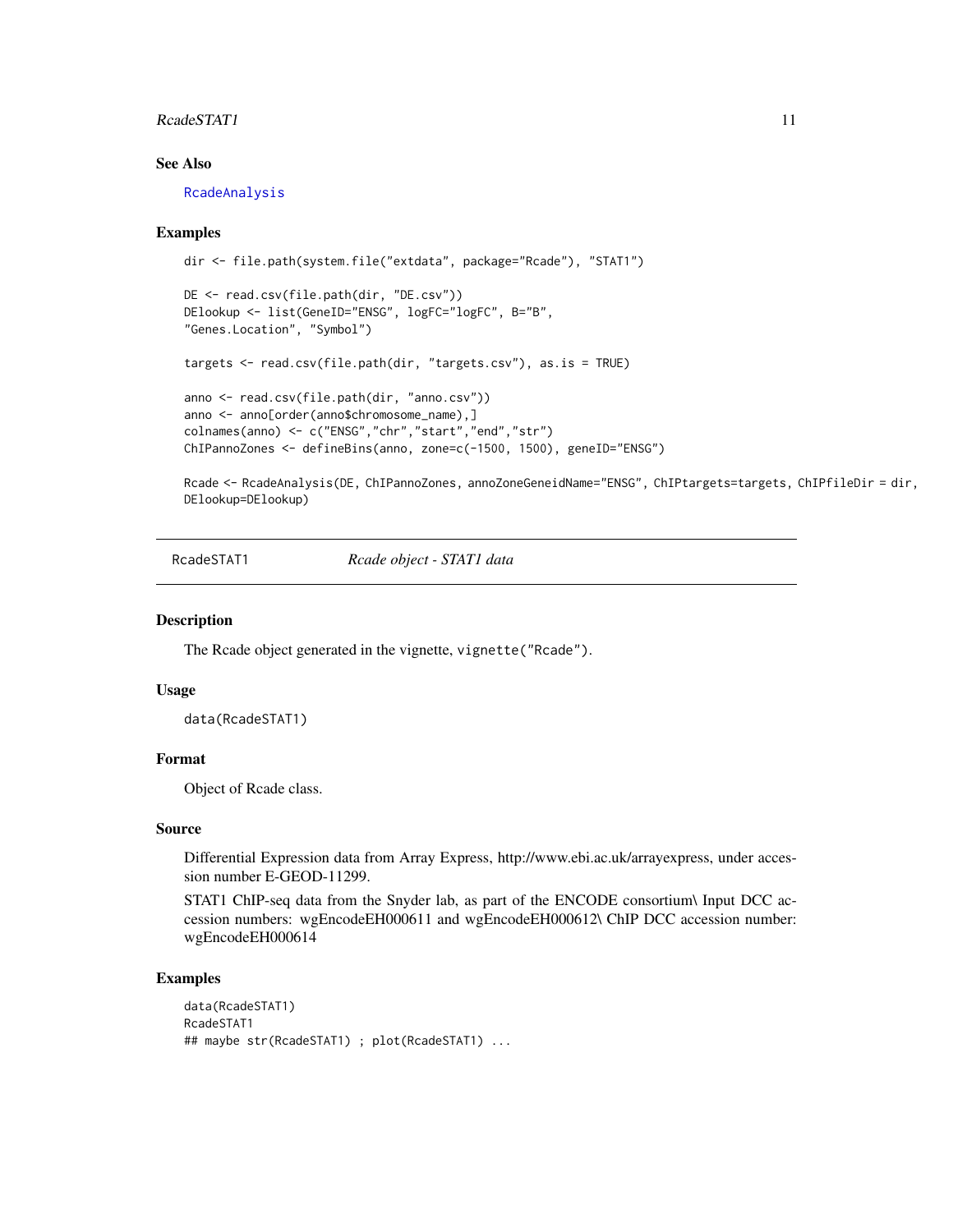<span id="page-11-0"></span>RcadeTrack-class *RcadeTrack Class*

## Description

Class for storing information pertaining to a set of ChIP-seq experiments - in particular, count data and

## Details

Most users should not need to interact with this class - please use [Rcade-class](#page-7-1) instead.

## Author(s)

Jonathan Cairns

#### References

NA

## See Also

[Rcade-class](#page-7-1)